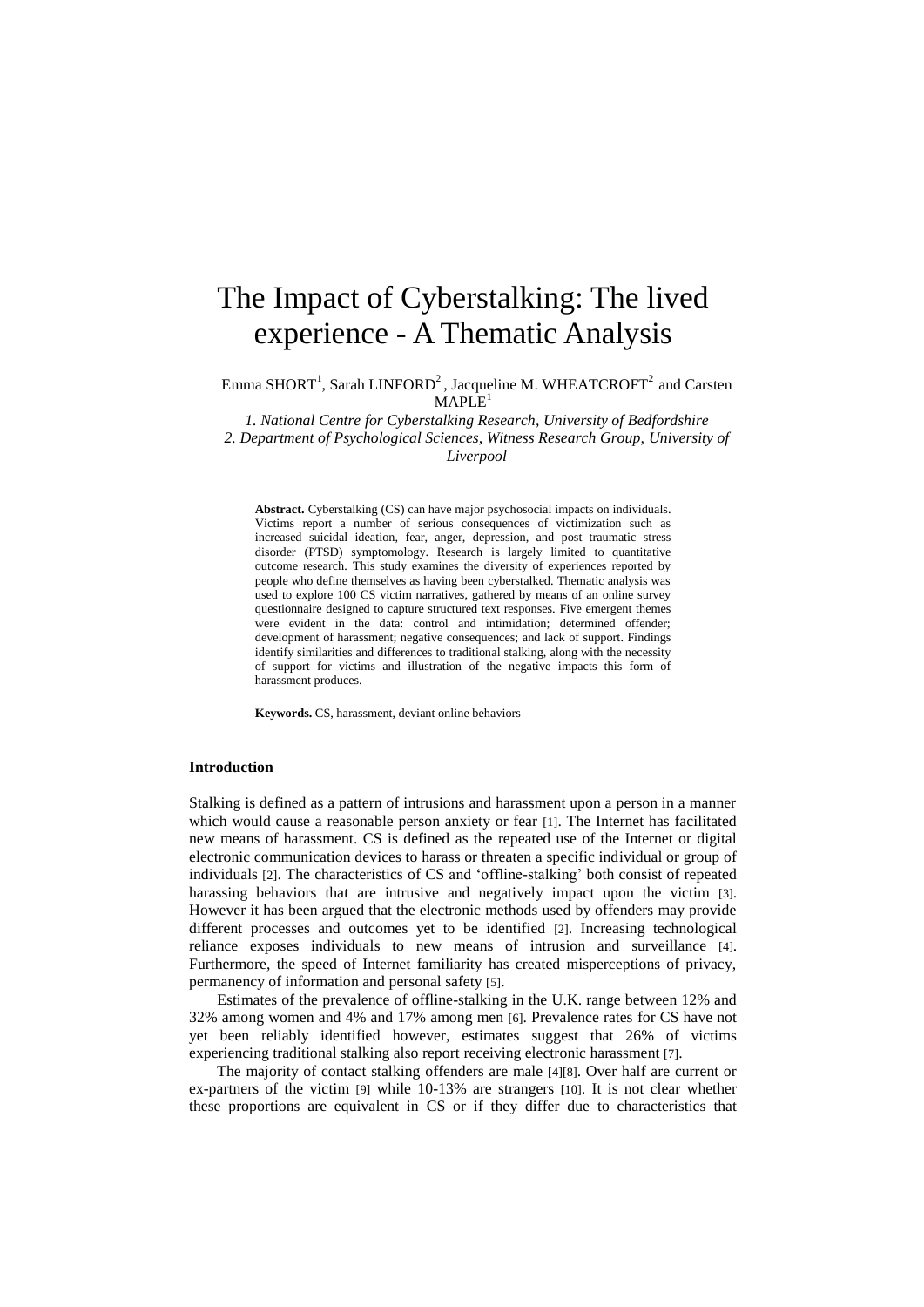technology may provide. For example, anonymity and physical distance may encourage a different population to harass. Little research has been conducted on CS perpetrators and it is not known what motivates them to harass victims online rather than in person. Additionally, contact stalking research has focused on the impact of stalking on victims. The most commonly reported outcome is fear. Significant distress is identified in terms of paranoia, distrust of others, feelings of helplessness, cases of suicide are also documented [11]. Serious physical harm and murder have also been identified in cases of both stalking and CS [12].

The general aim of this study was to qualitatively expand understanding. The study also aimed to identify similarities and differences between stalking and CS where possible. In addition, the work aimed to identify actions made by victims that were effective in managing the cyber interaction effectively.

## **1. Method**

A self-selected sample of 100 anonymous participants defining themselves as victims of CS. Participants were aged 15-68 yrs  $(M=38.93, SD=11.42)$ . Relationships between the offender and victim were: acquaintance (25.53%), stranger (24.47%), someone dated casually (13.83%), lived with/was married to/have children with (11.70%), unknown (9.57%), work colleague (6.38%), close friend (4.26%), partners ex (2.13%), pupil (1.06%) and relative (1.06%).

The data was gathered by means of an online survey. The qualitative questions were developed iteratively by stalking professionals and researchers. Participants typed a maximum of 500 words in a box provided for each of the following questions: *1.* How did it all begin? When did you realize that this was becoming a problem? *2.* Provide examples of each of the harassment behaviours experienced. *3.* Did any actions improve the situation? *4.* Did any actions make the situation worse? *5.* Are there any actions that you feel would have protected you better if they had been available to you? *6.* What else could have helped improve the situation?

Thematic analysis was applied to identify recurrent themes in the data. The analysis was used across questions, rather than for each open-ended question individually, in order to identify themes across the data as a whole. Furthermore, the context identified as crucial in stalking [8] was not lost. An essentialist and semantic approach served as the basis for the thematic analysis [13]. Codes were inductively formed due to limited theory on CS, therefore the codes had to be drawn solely from the raw data without the use of any theoretical framework [14]. Analysis was guided by a six-step approach to thematic analysis [13]. Direct quotes were extracted from the data providing a clear illustration of each theme in the participant's own words. Inter-rater reliability provided a coefficient of 0.71.

#### **2. Analysis**

Five overarching themes emerged: control and intimidation (online [direct and indirect] and offline); the determined offender; development of the harassment; negative consequences; and lack of support. Control and intimidation occurred either solely online or as combined methods that intruded into the victim's life and privacy both online and offline. CS was divided into two sub-themes, direct and indirect harassment.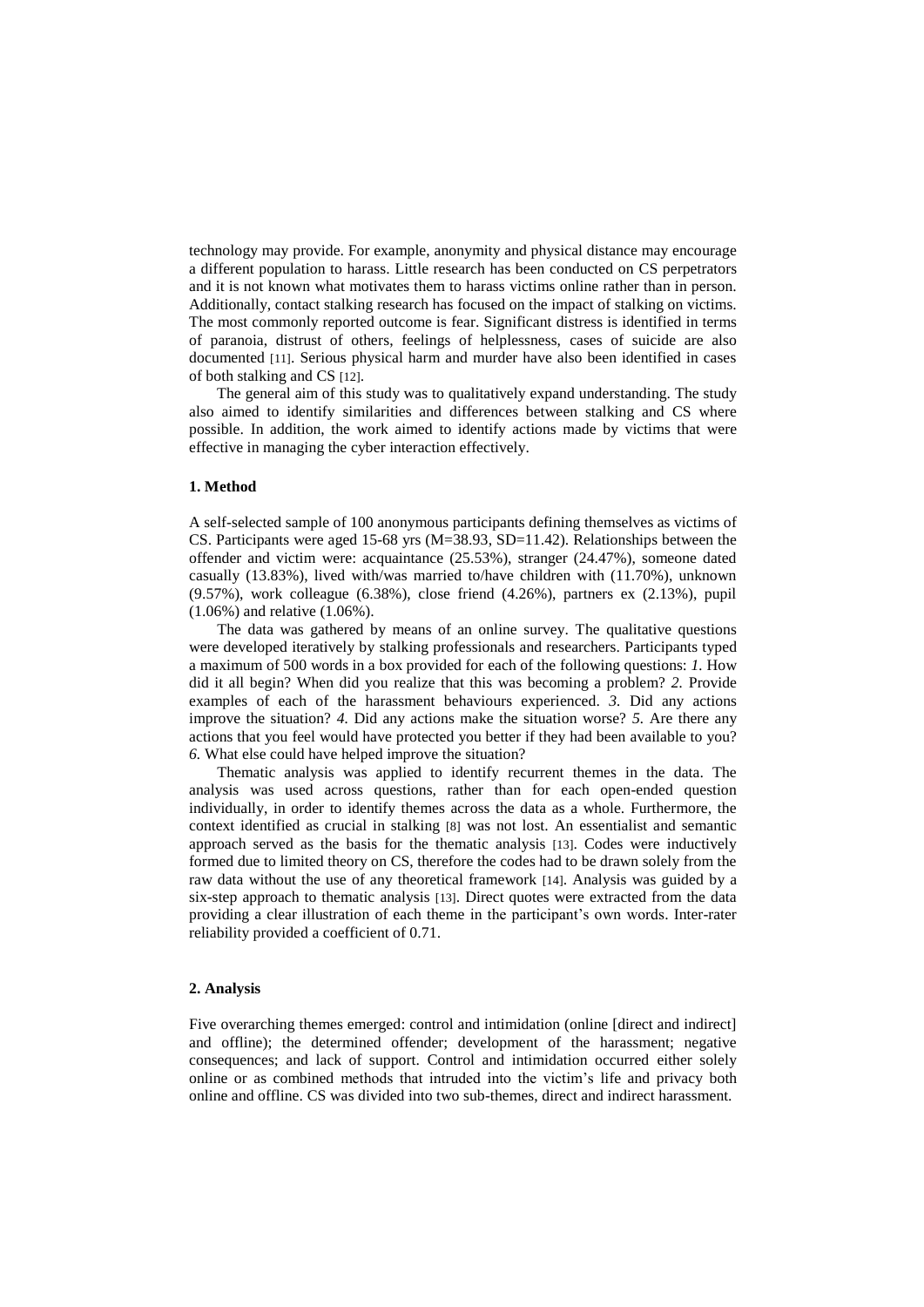Direct harassment included making threats: "*eventually the chat threads started becomming* [sic] *threatening, to me personally and to my family, in one instance someone anonymously wrote they wanted to kill me.*" (participant 8, page 22, line 7-9); making false accusations: "*The person would make up channels saying I was a pedophile, woman abuser, dog molester* [sic]*, drug addict*." (34,12,3-4); hacking the victim's email; sending viruses; and posting intimate photographs: "*setting up a facebook account of me with intimate photos he'd refused to delet [sic]." (78,3,20-22).* Complex behaviors included tricking the victim into talking to the offender by creating new identities online: *"He created a fake journal and tried to become my friend*" (75,35,7); changing the victim's passwords; or threatening suicide: "*sent text messages indicating that he would commit suicide if I did not respond to him*" (79,5,21-22); and accusing the victim of being the perpetrator: "*she set me up to look like I'd stalked her by posting her email to the bulletin board*." (77,2,4-5).

Indirect methods were: talking to the victim's contacts: "*through her Facebook site…She contacted my daughter three times, some of the things said to my daughter were both vile and completely untrue*." (44,25,7-9); impersonating the victim and harassing their contacts: "*impersonated me online sending out emails*" (5,8,3); posting the victim's personal information online: "*my address being posted in chat rooms*" (12,15,10); encouraging others to harass the victim; following the victim's activities online and gathering information on the victim to use at a later date: "*My stalker and her friends compiled information on where I worked, who my friends were, any new relationships*" (42,21,8-9).

Many participants also experienced offline harassment; being followed in person, confrontation, letters, damage to property and assault. Offline behaviors were used either: as a precursor to CS; or in combination with CS*:"he started calling at all hours on the landline…[and] the mobile…[and] after he started using pay phones…He [then] overpowered and raped me, and continued calling and IM'ing me after that"* (67,23,24); or post CS: "*He posted aggressive and insulting messages on my myspace profile it escalated pretty quickly until one night he followed me home and tried to get into my house"* (15,18,4-6).

The theme of determined offender brought together a number of features. Most participants described harassment as constant, occurring all day and for long periods of time: "*the texts and calls were relentless. At every work breaktime she'd phone over and over again and send text after text of nonsense. These could amount to over 30 a day*." (40,18,l8-20); "*went on for 3 to 5 years from the same person*" (37,15,4-5). The offender was often unyielding, creating new ways to maliciously attack the victim if a method was blocked: "*Each time I shut down a means of communication from her she would find another way to harrass me"* (59,12,34-35).

The motivation of the offenders was diverse, ranging from intimacy seeking: "*He kept calling and calling (and calling, and...), trying to get me to go out with him"* (67,23,8-10); *"he declared his love for me"* (63,3,26-27); anger: "*She was very angry and the harassment has continued ever since"* (7, 9,1-4); revenge: "*A friend's ex-wife blamed me for their divorce so started stalking my husband and myself"* (41,20,1-2); "*I … stood up to them, they then embarked on a long campaign of harassment*" (13,16,5- 7). However motivation was often unclear: "*I started by getting a friend request on Facebook from someone I didn't know, then they started sending me facebook messages and it spiralled* [sic] *from there"*(11,14,1-3).

Negative consequences were experienced psychologically, physically and socially. Psychological harm included fear: "*My whole life stopped because I was in so much*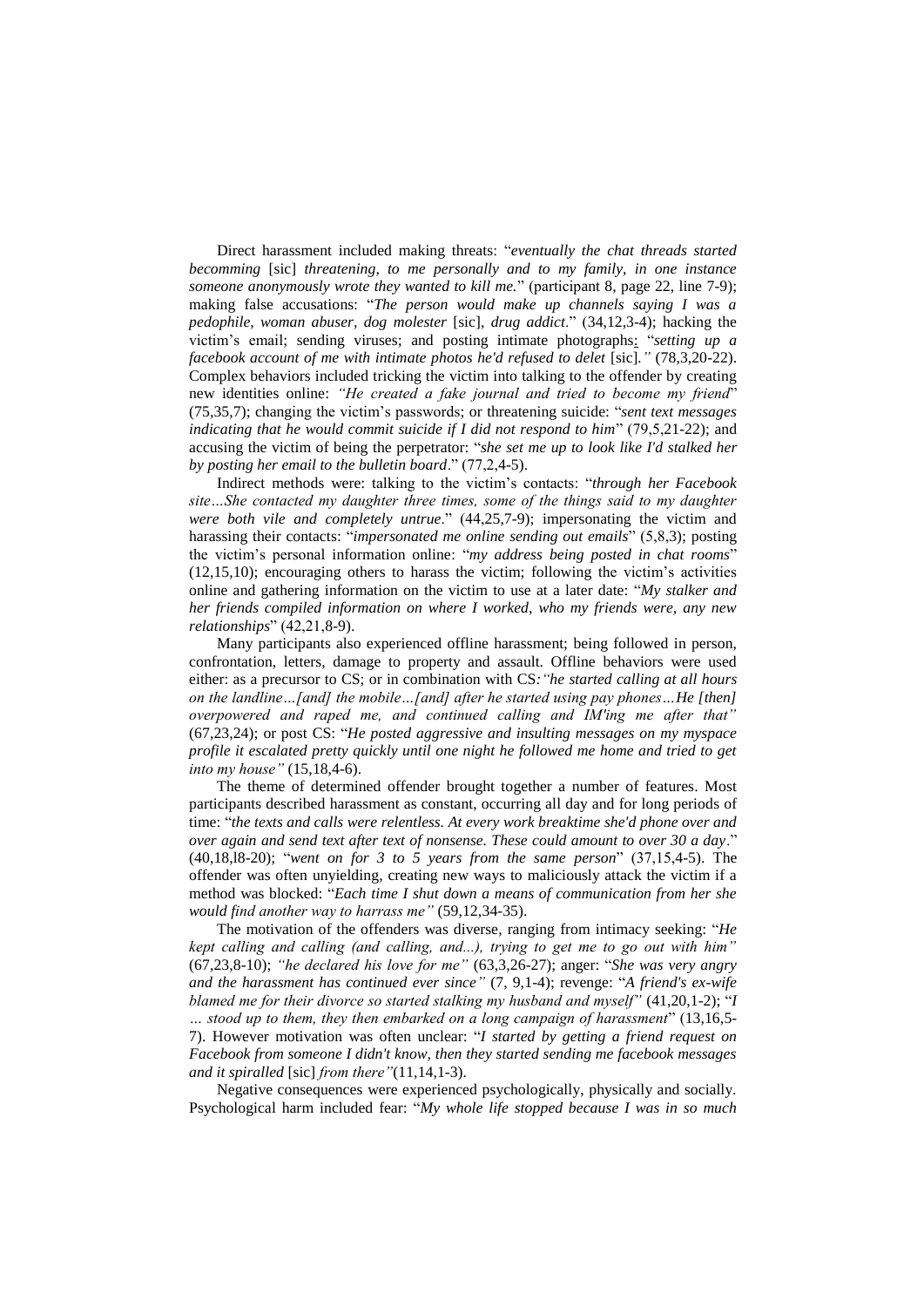*fear*!" (19,24,29); paranoia: "*I get paranoyed* [sic] *very easily and reluctant to trust indirect communications*" (54,4,24-27); and anger: "*I am not so much scared by this, just really.. angry, fear plays little part in it for me*" (13,16,11-12). Psychological symptoms included panic attacks, flash backs and PTSD. Participants stated: "*I still have flashbacks and experience anxiety when going to my inbox. My health has not been the same since"* (81,8,18-20); "*I became very ill… and now suffer complex PTSD/depression as a result of the harassment and abuse"* (93,29,37-39); "*all the trauma and stress suffered from the stalking resulted in me miscarrying our child*" (5,7,29-30). Social effects included: damaged reputation, damaged family relations or loss of work either directly or indirectly as a result of the harassment and a damaged reputation; the cyberstalker "*impersonated me online sending out emails and status upates that ruined my reputation"* (5,5,3); "*I have been unable to work properly, as I have felt sullied, damaged, and abused."* (86,18,11-12); "*the stalking behavior caused irrevocable dmage* [sic] *to family relations*" (5,8, 4-5).

Some participants expressed helplessness and lowered perceptions of control "*He will follow me for the rest of my life and I can do nothing."* (2,2,12). Another said "*impotence at how little I can do is the main emotion I fee[l]."* (13,16,12-13). It seems as the offender increases control, the victim's perceived level of control decreases. This is supported by quotes such as "*you are made to feel with less control of your life."*  (54,6,19-20). The development of harassment was considered by some to be affected by their response to it*,* altering in severity or frequency dependent on their actions. The action that most reduced harassment was to ignore the offender: "*Ignoring him was probably the best response as any response from me appeared to either inflame him or make him happy!"* (64,19,25-26). "*It took a period of about two years for this to work, but it did work in the end*." (24,34,36). This idea was supported by statements that the opposite effect occurred after responding to the offender: "*it is worse because i responded*" (96,34,6); "*contacting these attackers directly .. made the attacks worse they seemed to enjoy knowing that they were getting to me."* (52,2,12-14); and "*Responding did not help. He just learned that the price for talking to me was calling 30+ times in a row."* (67,24,11-13).

The majority of participants had little support: "*I completely despair at times of finding someone who will take this seriously."* (7,9,22); "*My mother did not take this seriously at first, suggested I go out with him, and gave him my e-mail address*" (67,23,21-22). A lack of support was exacerbated if the victim was blamed for the harassment: "*the Police … said it was my fault for putting the information online in the first place."* (80,7,30-31); "*The police made us feel like we were almost to blame or that it was trivial*" (20,27,41-42).

# **3. Discussion**

Cyberstalkers emerge as determined offenders exerting control to intimidate by either online means or by combined methods. Consistent with previous research perpetrators are presented as unrelenting in their harassment, whereby the persistent offender exhibits an enduring pattern of harassment [8]. Other CS behaviors identified were similar to offline stalking such as: threats, following the victim, contacting victim's family and friends, false accusations, threatening suicide and manipulation [15]. This suggests similarities between offline and online stalking. No distinct motivations of CS were identified. This may be as the identity and motivations of the offender are more